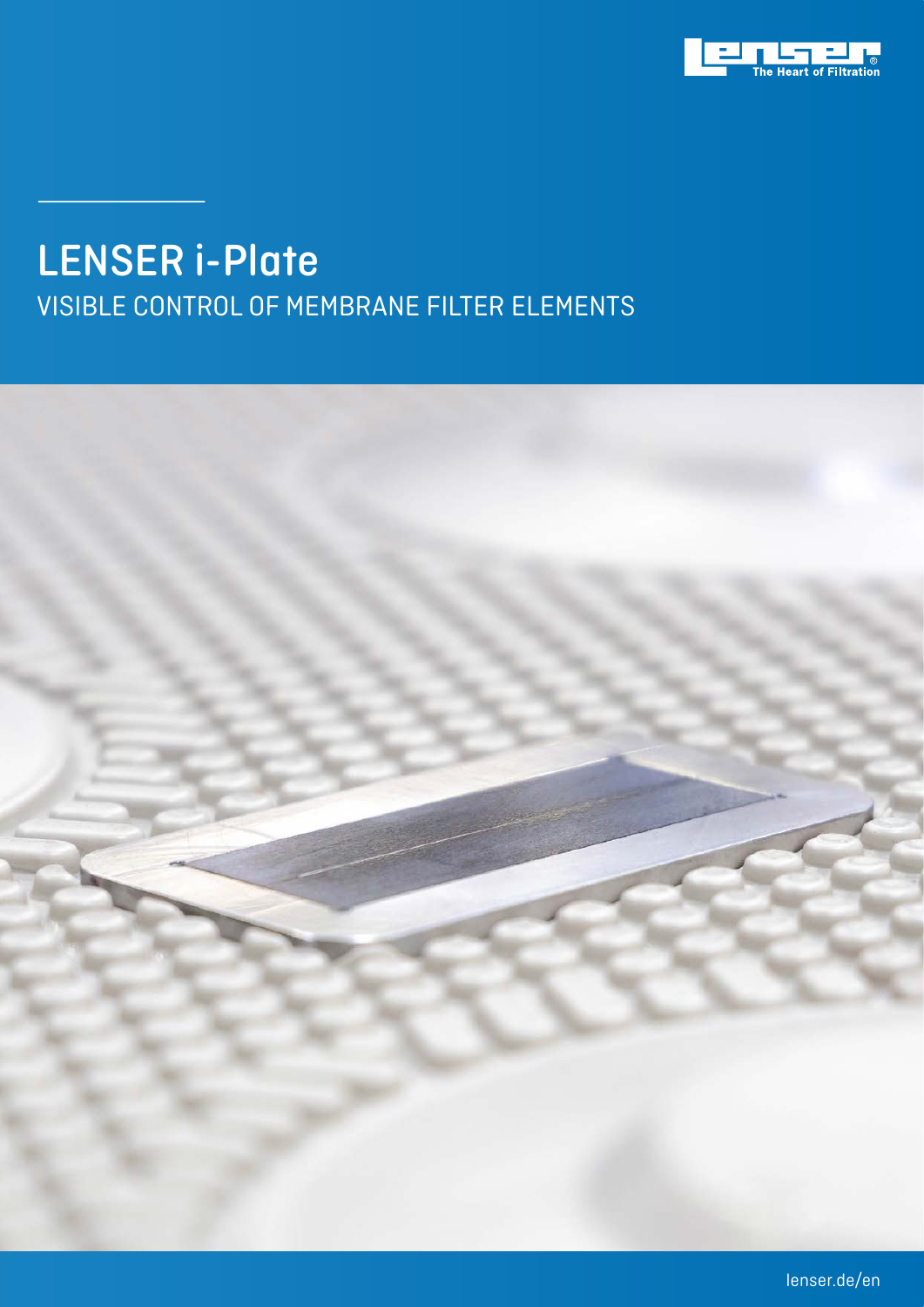| SENSOR TECHNOLOGY FOR MOISTURE<br>MEASUREMENT IN REAL TIME | 3 |
|------------------------------------------------------------|---|
| NEW PERSPECTIVES FOR YOUR FILTRATION<br>PROCESS            | 4 |
| PRECISE DATA FOR TARGETED PROCESS<br>OPTIMISATION          | 5 |
| LENSER I-PLATE SERVICE PACKAGES                            | 7 |
| LENSER I-PLATE: TECHNICAL DETAILS AT A<br>GI ANCF          | 8 |

# LENSER i-Plate<br>VISIBLE CONTROL OF MEMRANE FILTER ELEMENTS VISIBLE CONTROL OF MEMRANE FILTER ELEMENTS**LENSER i-Plate**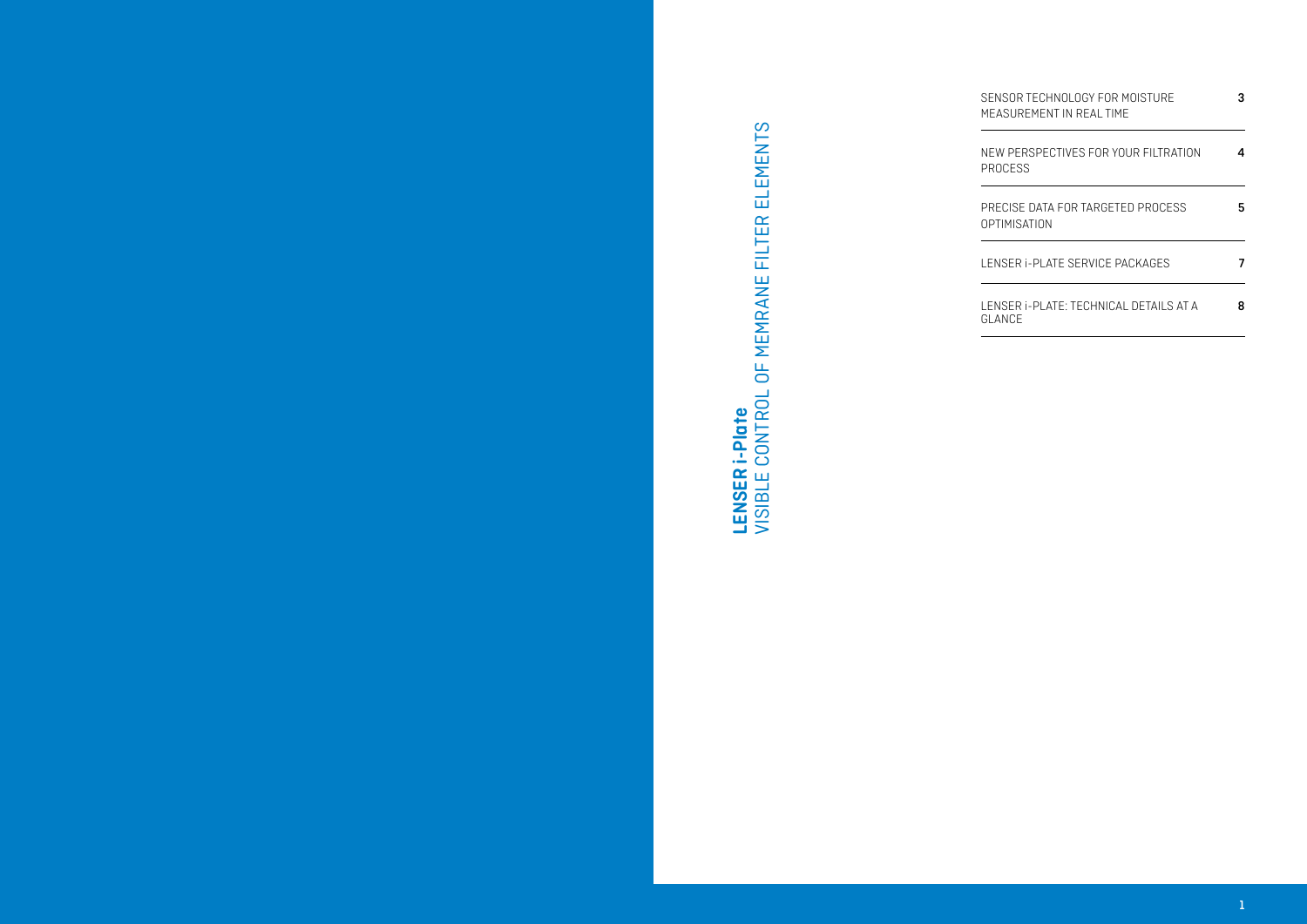## **"Gain an insight into your process and gather online data to boost the filtration results in your application."**

#### **Peter Ohorn, Head of Product Engineering**

Your #FiltrationExperts at LENSER are convinced that the use of modern technology will increase performance in each process. We invite you to use this opportunity and take a fascinating look directly into the chambers of your filter press.



## **SENSOR TECHNOLOGY FOR MOISTURE MEASUREMENT IN REAL TIME**

The LENSER i-Plate opens up completely new insights into your individual filtration process. Reliable, digital real-time measurement provides you with a wide range of relevant data from your filter press during ongoing operation. In this way, you gain insights into your processes and can optimize them.

Process monitoring is becoming increasingly important in the field of filter presses. Countless parameters have long been recorded and evaluated before and after the filtration process. However, these methods all have one decisive disadvantage: they only allow conclusions to be drawn about the filtration processes.

The LENSER i-Plate breaks down this barrier: it allows a view into the filter chamber while the press is in operation. The integrated sensor records the filtration process based on humidity, temperature and electrical conductivity in the filter cake and makes it available visually. This means that real-time monitoring, evaluation of digital data and detailed time and cost analyses are now possible.

In this way, the entire filtration cycle can be tracked to the second and optimally controlled. This means that the individual process steps can be traced in detail in real time in order to evaluate them. For example, it is possible to define the ideal shut-off point of the filling process for different suspension qualities, or to identify the optimum end of the filtration cycle at an early stage during the post-pressing process.

Depending on the application, significant time and energy savings can be achieved.

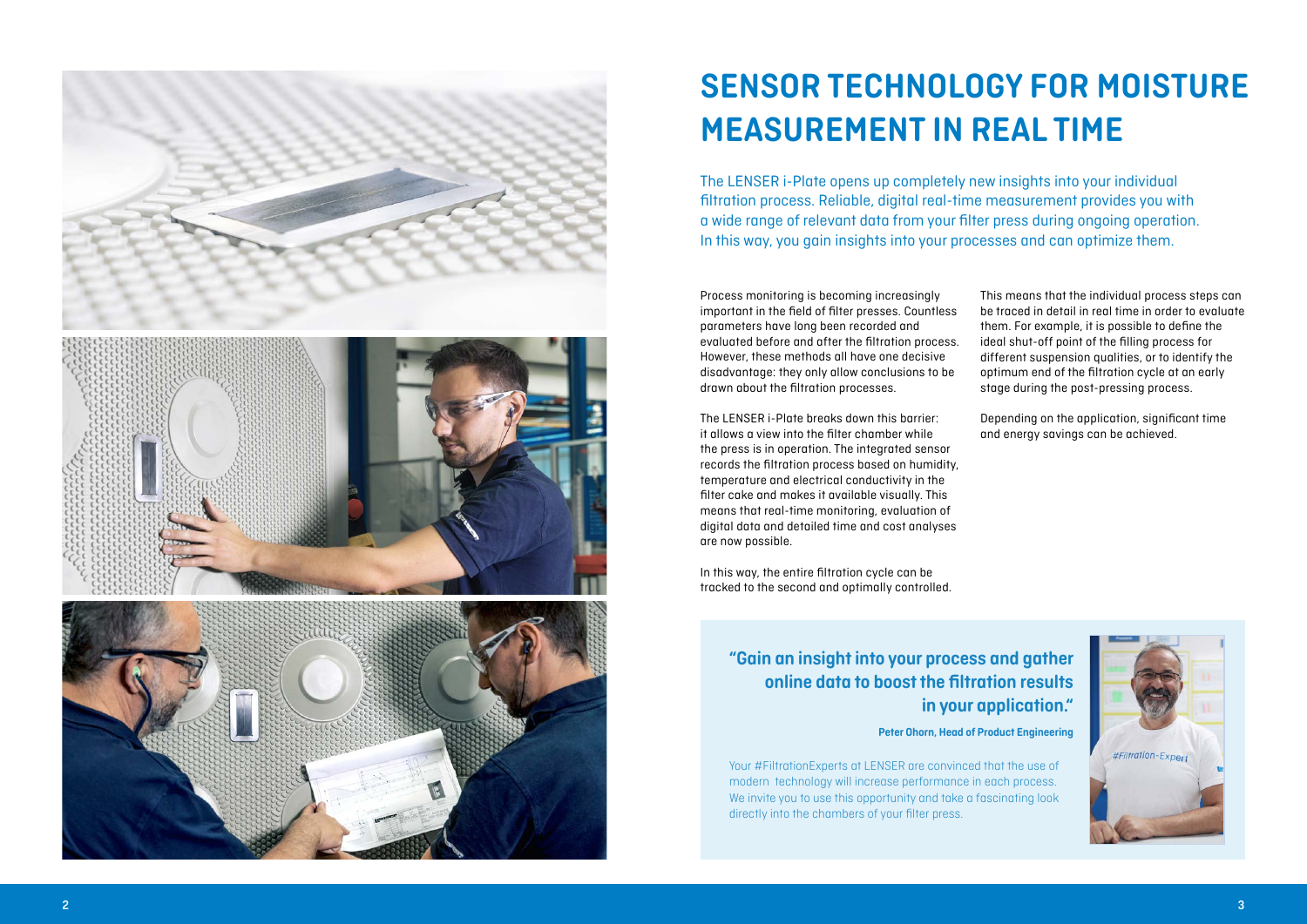## **NEW PERSPECTIVES FOR YOUR FILTRATION PROCESS**

#### At LENSER, we think outside the box. With the LENSER i-Plate you will have new process data and be able to identify parameters to improve your processes. This will accelerate your cycles and power your business more efficiently.

This measurement is made possible by electromagnetic waves in the frequency range from 500 MHz to 1,000 MHz. The sensor constantly evaluates the changes in radar wave propagation time due to varying dielectric constants in the suspension. The electromagnetic field energy is attenuated by aligning the existing dipoles in the measurement field according to their magnetic field strenght.

This attenuation is described by the change in dielectric constant. It is recorded by the sensors, transmitted in real time and displayed or stored directly in the programmable logic controller

(PLC) of the filter press. In the case of a filter press without PLC, the signals can be visualized on a standard monitor with the help of LENSER accessory (e.g. addIQ-Monitoring Tool Box).

Due to the combination of sensor technology with a filter plate, a view into the filter press is finally possible at any time and creates the basis to track the entire filtration cycle and thus to control it in an optimized way. Both the filling and the squeezing processes are recorded and displayed.







The constant moisture content in the filter cake during the post-pressing process indicates the optimum end of the filtration cycle at an early stage. Ensuring a constant moisture content of the cake at the end of the cycle is important and decisive for subsequent process steps in countless applications. Depending on the application, significant time and energy savings can be achieved.

The measured values of the LENSER i-Plate have a high repeatability. Reference measurements in the laboratory deviate only slightly from these. This makes previous downstream laboratory tests of the filter cake obsolete.

A very typical example is provided by the diagram above. The filtration cycle was mapped, analysed and optimised using the LENSER i-Plate. The blue curve describes a conventional filtration process without taking a defined target moisture into account.

Based on the recordings of the LENSER i-Plate, the exact time of the target moisture can now be identified. The green curve thus shows a filtration process that is terminated as soon as possible after reaching a specified target moisture. In this way, each cycle can be optimally shortened without the residual moisture fluctuating.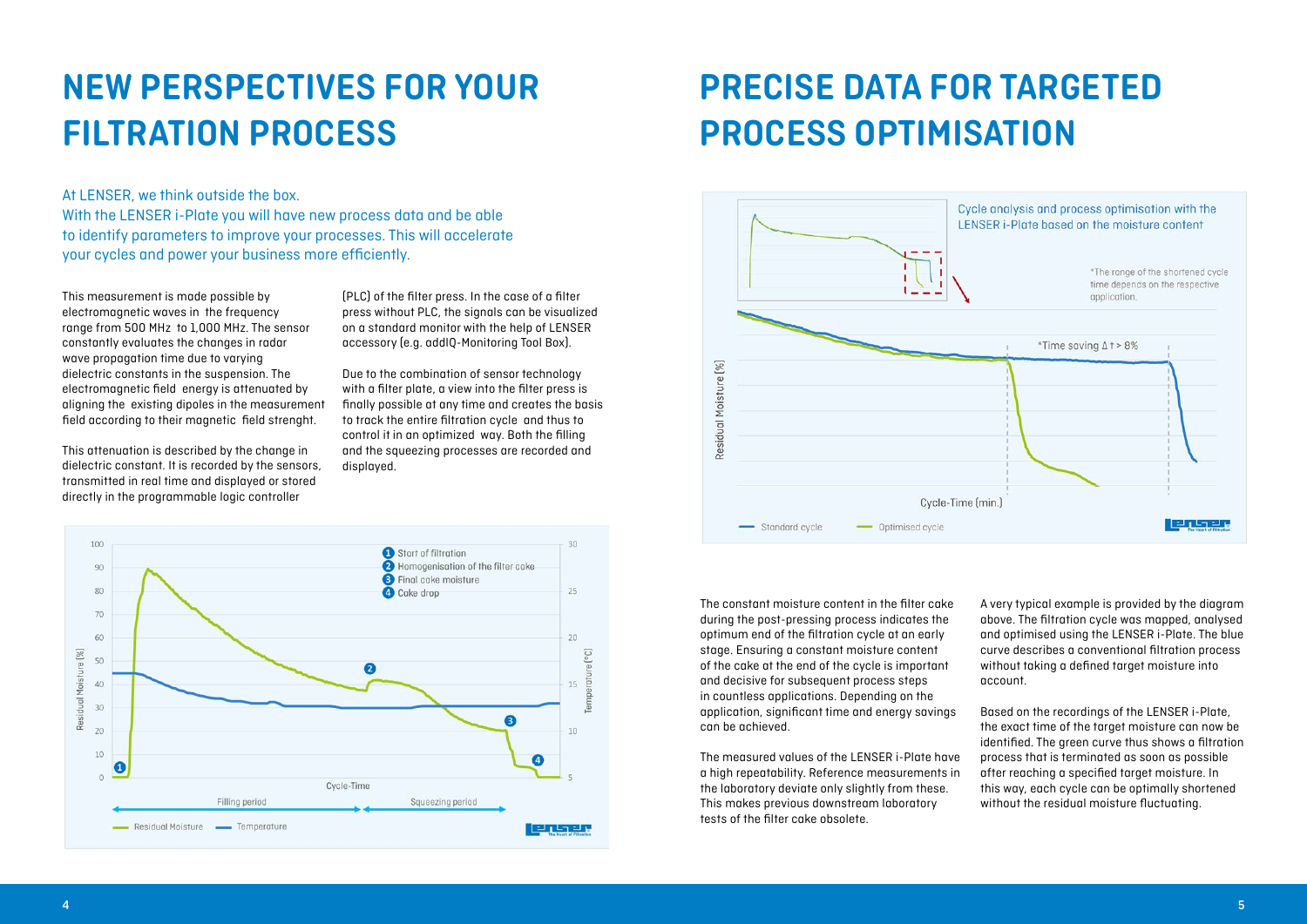



#### DIRECT SUSPENSION CONTACT

The LENSER moisture sensor is positioned directly at the filter cake. It's only covered by the filter cloth.

#### INSIGHT INTO DIGITAL REAL-TIME DATA

Precise measurement of the moisture in the filter cake for either online diagnostics or offline reviews. Insight either via a direct integration into the press control or through the addIQ-Monitoring Box for data visualisation.

#### PERFECT FIT

Form fitting in the milled groove with O-ring clamping, no screws required, hence best fit at all times.

#### **DURABILITY**

The sensor is made of high-grade steel and a durable ceramic compound that has been developed for high-pressure squeezing.

#### CUSTOMIZED SERVICE

Process optimization through online monitoring of the filtration process can be customized easily.

#### **ALL FEATURES AT A GLANCE**



#### **UNCOMPLICATED AND PROCESS-SAFE INTEGRATION**

Filter press operators do not have to make any major modifications to their filter presses in order to benefit from the advantages of using the LENSER i-Plate.

This sensor technology is operated with a common voltage of 12 to 24 V. Of course, the cable is mounted in such a way that it is not damaged when the filter press is opened and closed.

#### **WITH A NEW LOOK INTO THE FUTURE**

For the first time, the LENSER i-Plate makes it possible to take a look inside the filter chamber and display the filtration process in real time based on moisture, temperature and electrical conductivity in the filter cake. This allows the process to be controlled and optimized even during the filtration cycle.

LENSER's intelligent filter plate represents a significant innovation in the marketplace, saving not only time and money, but also tremendous resources that were previously wasted. The plate equipped with the sensor is already in use in various applications and can be retrofitted in any LENSER plate package.

## **LENSER i-PLATE SERVICE PACKAGES**

LENSER offers you four different LENSER i-Plate service packages which build on each other, so that the customer can choose which service support fits best. For further questions please ask your #FiltrationExpert.



QUALITY IMPROVEMENT Setting of a defined filter cake residual moisture content

PROCESS OPTIMIZATION  $\bullet$ Real-time surveillance of filtration process

PROCESS SAFETY Desired moisture content will be achieved in every cycle

### **ALL CUSTOMER BENEFITS AT A GLANCE**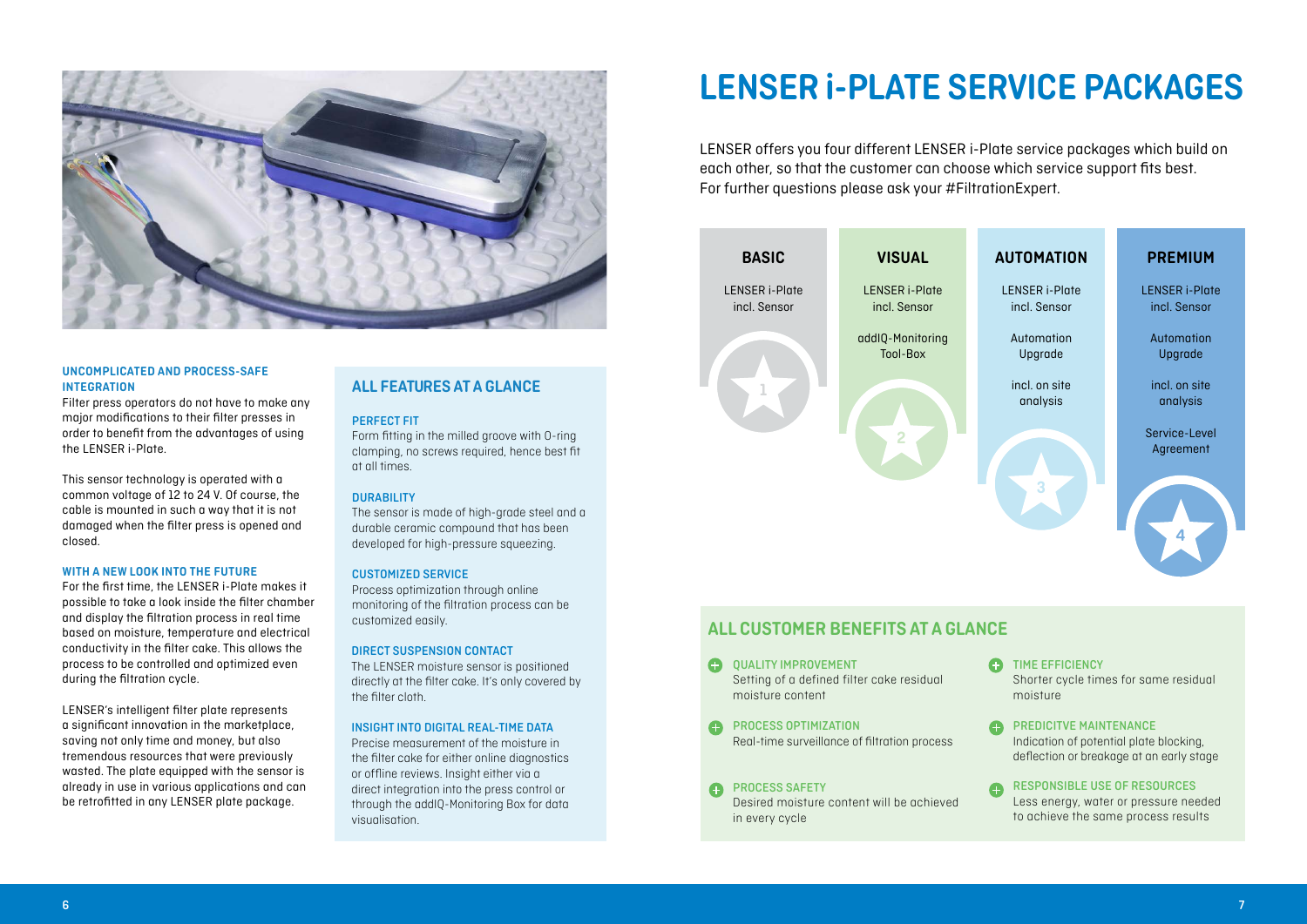| <b>LENSER i-PLATE - TECHNICAL DATA</b>           |                                                               |  |
|--------------------------------------------------|---------------------------------------------------------------|--|
| <b>Measurement range</b><br>for moisture         | 0 to 100%                                                     |  |
| Measurement range for<br>temperature             | $0$ to $70^{\circ}$ C                                         |  |
| Measurement range for<br>electrical conductivity | 0 to 20 $ms/m$                                                |  |
| <b>Material</b>                                  | V4A High-grade steel and ceramics                             |  |
| <b>Applications</b>                              | Chemicals, minerals, mining and environment                   |  |
| Sizes (filter elements)                          | From 470 mm to 2440 mm                                        |  |
| <b>Maximum filtration pressure</b>               | According to the specification of the recessed filter element |  |
| Maximum wash pressure                            | 8 bar                                                         |  |
| Size (Sensor)                                    | $110 \times 60$ mm                                            |  |
| <b>Outputs</b>                                   | 2 analog outputs and 1 digital output                         |  |
| Power supply                                     | $+12$ to $+24$ V DC, 3 W                                      |  |

# **LENSER i-PLATE: TECHNICAL DETAILS AT A GLANCE**